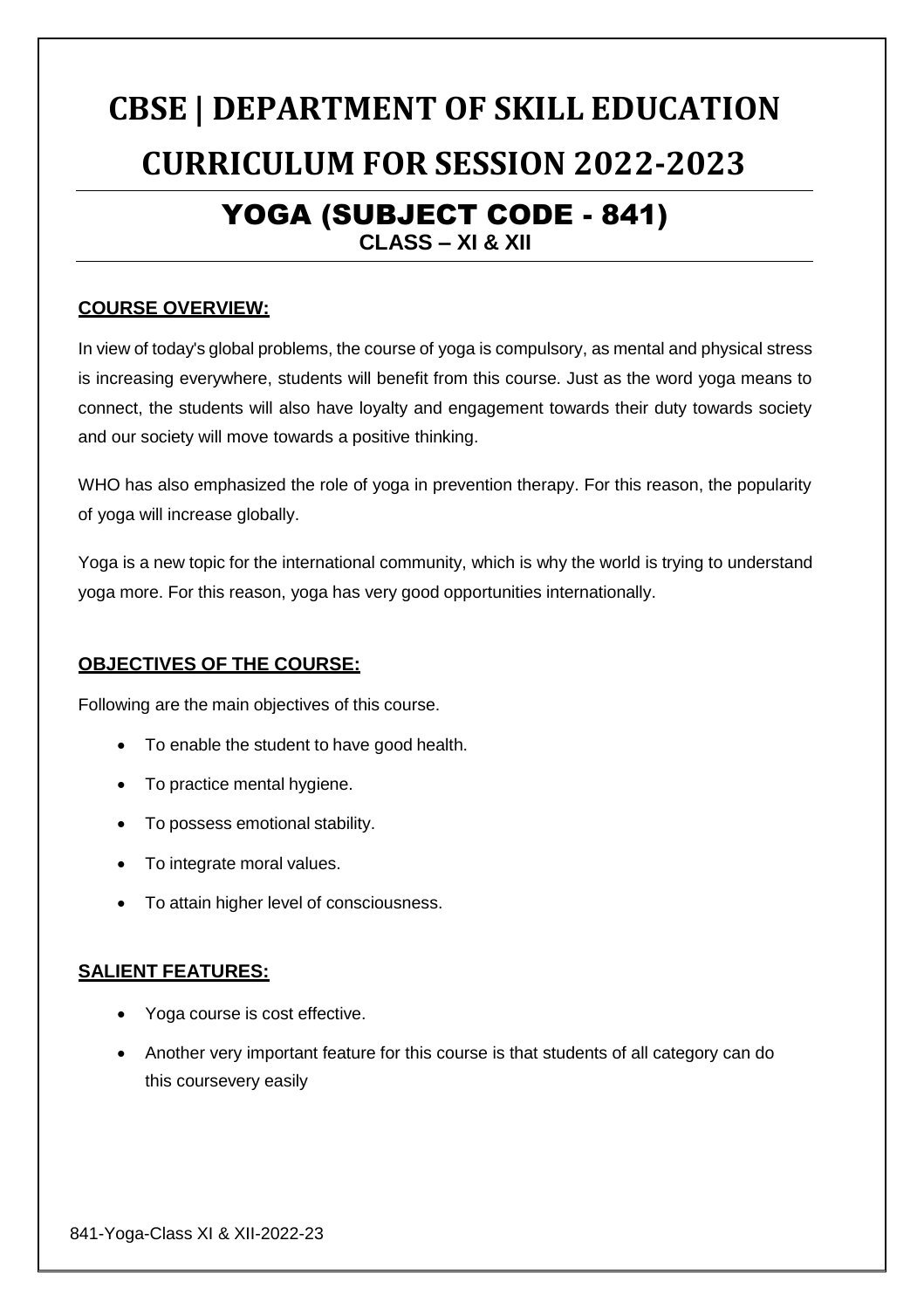## **LIST OF EQUIPMENT AND MATERIALS:**

The items required for the course are as follows:

#### **Teaching/Training Aids:**

- Computer (optional)
- Sutra Neti
- Rubber Neti
- Jalneti
- Jalneti pot
- Vastra Dhoti
- Soap
- Tratak stand
- Candle
- Yoga Mat

## **CAREER OPPORTUNITIES:**

- Yoga teacher
- Yoga therapist
- Resource officer in yoga
- Yoga instructor
- Naturopathy Doctor

## **VERTICAL MOBILITY:**

After, following career options are available in field:

- Paramedical physiotherapist
- Fitness trainer
- Aerobic or Zumba trainer

#### **CURRICULUM:**

This course is a planned sequence of instructions consisting of Units meant for developing employability and skills competencies of students of Class XI and XII opting for the subject along with other subjects.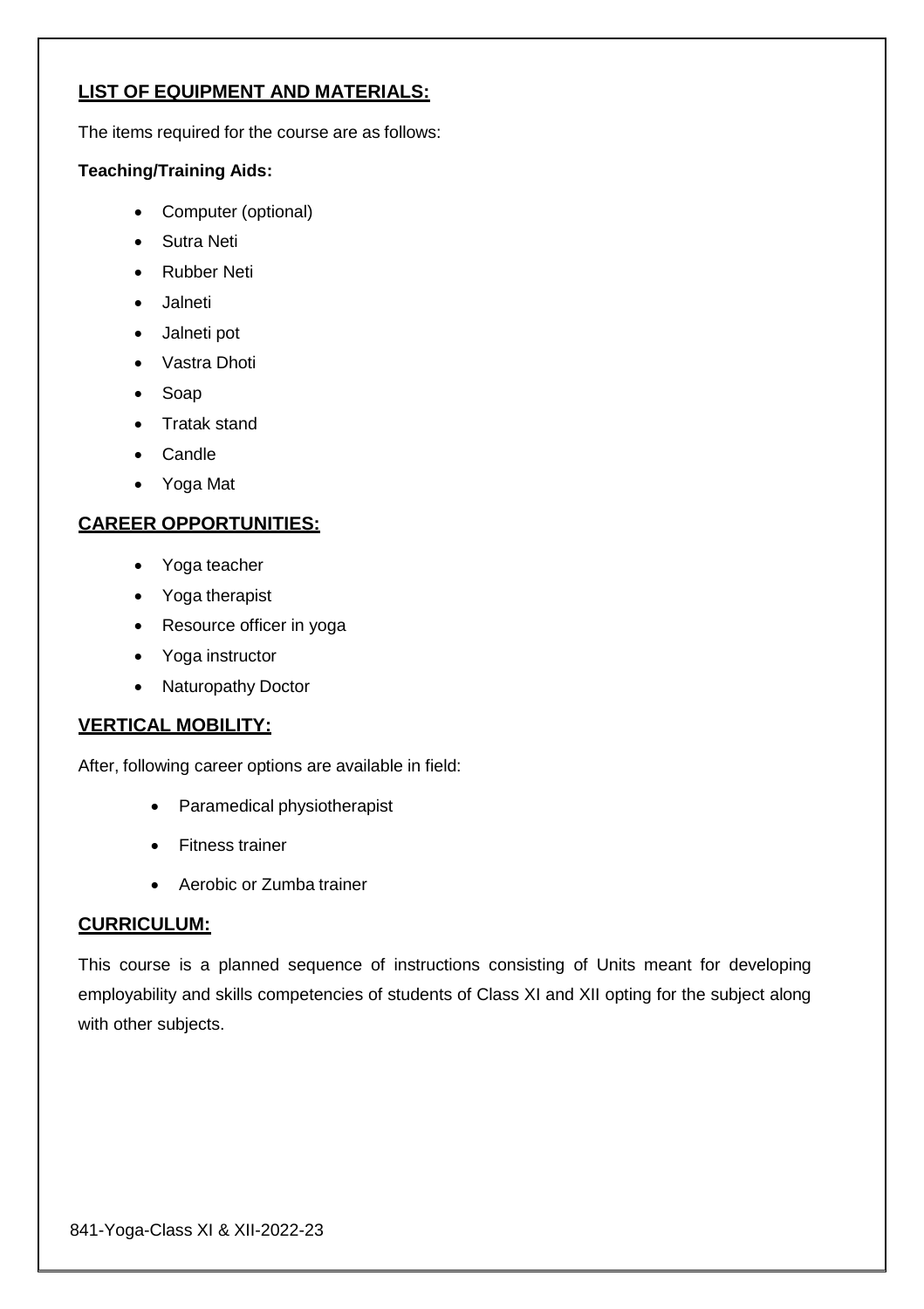## YOGA (SUBJECT CODE - 841) CLASS –XI (SESSION 2022-2023)

**Total Marks: 100 (Theory - 50 + Practical - 50)**

|          | <b>UNITS</b>                                                   | <b>NO. OF HOURS</b><br>for Theory and<br><b>Practical</b> | <b>MAX. MARKS</b><br>for Theory and<br><b>Practical</b> |
|----------|----------------------------------------------------------------|-----------------------------------------------------------|---------------------------------------------------------|
|          | <b>Employability Skills</b>                                    |                                                           |                                                         |
|          | Unit 1: Communication Skills - III                             | 13                                                        | $\overline{2}$                                          |
| ⋖        | Unit 2 : Self-Management Skills - III                          | 07                                                        | $\overline{2}$                                          |
| Part     | Unit 3 : ICT Skills - III                                      | 13                                                        | $\overline{2}$                                          |
|          | Unit 4 : Entrepreneurial Skills - III                          | 10                                                        | $\overline{2}$                                          |
|          | Unit 5 : Green Skills - III                                    | 07                                                        | $\overline{2}$                                          |
|          | <b>Total</b>                                                   | 50                                                        | 10                                                      |
|          | <b>Subject Specific Skills</b>                                 |                                                           |                                                         |
| മ        | Unit 1 – Introduction to Yoga and<br><b>YogicPractices - I</b> | 25                                                        | 12                                                      |
| art      | Unit 2 – Introduction to Yoga Texts - I                        | 40                                                        | 12                                                      |
| <u>ռ</u> | Unit 3 - Yoga for Health Promotion - I                         | 40                                                        | 16                                                      |
|          | <b>Total</b>                                                   | 105                                                       | 40                                                      |
|          | <b>Practical Work</b>                                          |                                                           |                                                         |
|          | Project                                                        | 105                                                       | 10                                                      |
| ပ        | Viva                                                           |                                                           | 05                                                      |
| art      | <b>Practical File</b>                                          |                                                           | 15                                                      |
| Δ        | Demonstration of skill competency<br>via Lab Activities        |                                                           | 20                                                      |
|          | <b>Total</b>                                                   | 105                                                       | 50                                                      |
|          | <b>GRAND TOTAL</b>                                             | 260                                                       | 100                                                     |

**NOTE: Detailed Curriculum/ Topics to be covered under Part A: Employability Skills can be downloaded from CBSE website**.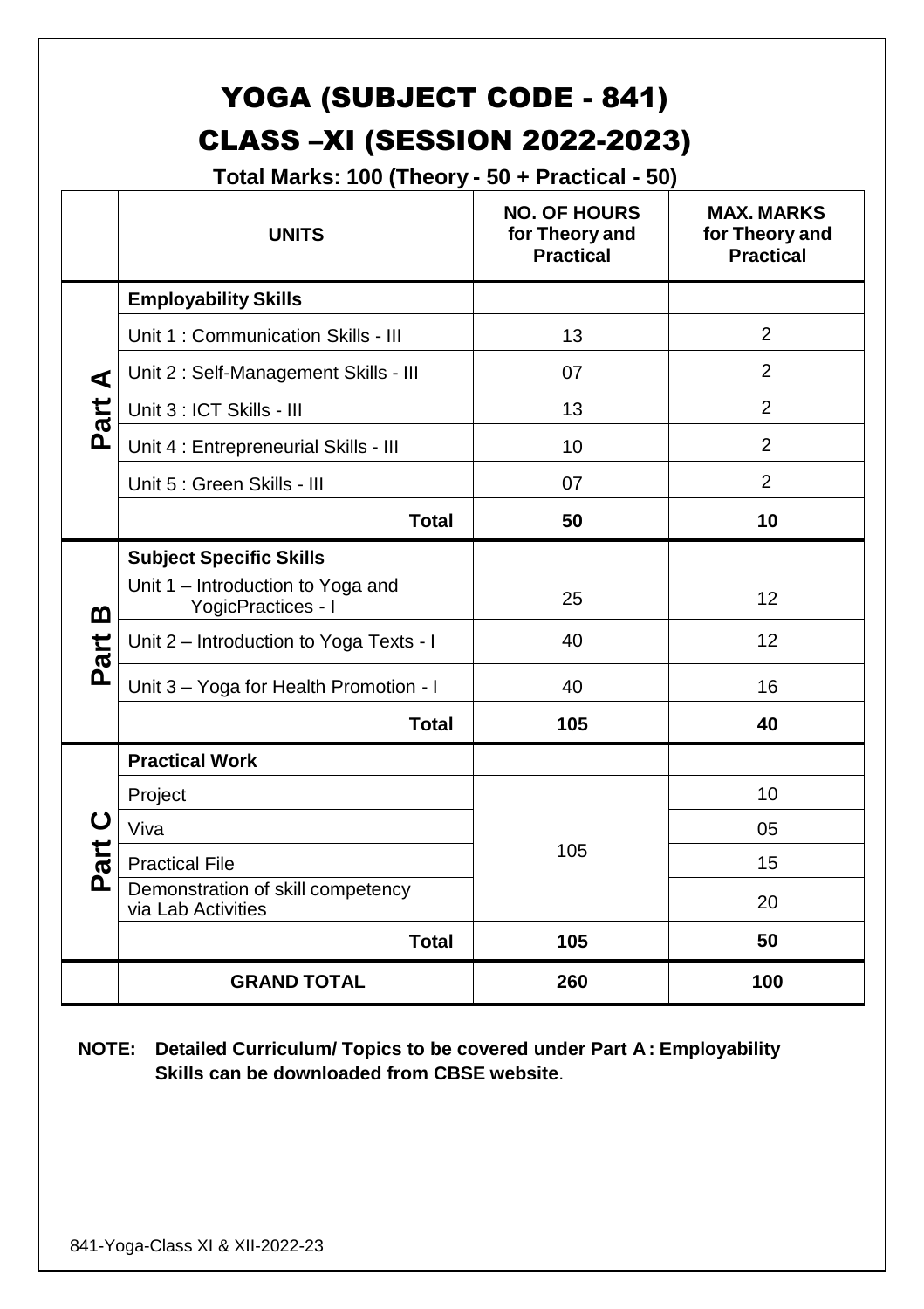## DETAILS OF THE UNITS OF CLASS XI

**Total Marks: 100 (Theory - 50 + Practical - 50)**

## **PART-A: EMPLOYABILITY SKILLS**

| <b>S. No.</b> | <b>Units</b>                                                | <b>Duration in Hours</b> |
|---------------|-------------------------------------------------------------|--------------------------|
| 1.            | Unit 1: Communication Skills-III                            | 13                       |
| 2.            | Unit 2: Self-Management Skills-III                          | 07                       |
| 3.            | Unit 3: Information and Communication Technology Skills-III | 13                       |
| 4.            | Unit 4: Entrepreneurial Skills-III                          | 10                       |
| 5.            | Unit 5: Green Skills-III                                    | 07                       |
|               | <b>TOTAL DURATION</b>                                       | 50                       |

## **NOTE: Detailed Curriculum/ Topics to be covered under Part A: EmployabilitySkills can be downloaded from CBSE website**.

## **Part-B – SUBJECT SPECIFIC SKILLS**

- Unit 1 Introduction to Yoga and Yogic Practices I
- Unit 2 Introduction to Yoga Texts I
- Unit 3 Yoga for Health Promotion I

## **Unit 1 – Introduction to Yoga and Yogic Practices - I**

- Yoga Etymology, definition ,Aim, objective and misconception text
- Yoga origin ,history and development
- Rules and regulations to be followed by yoga practitioners
- Introduction to Major schools of Yoga (Janan, Yoga Bhakti, Yoga Karma, Patanjali, Hatha)
- Introduction to yogic practices (Sukshama Vyayama, Surya Namaskar and Asanas)

## **Unit 2 – Introduction to Yoga Texts - I**

- Introduction and study of Patanjali Yoga Sutra including memorization of selected Sutra
- Introduction and study of Bhagavad Gita including memorization of selected Slokas
- Introduction of Hata Pradpika.
- Introduction and study of Gheranda Samhita.

## **Unit 3 – Yoga for Health Promotion – I**

- Brief introduction to human body
- Role of yoga for health promotion
- Yogic attitudes and practices
- Holistic approach of yoga towards the health and diseases
- Introduction to yoga diet and its relevance and importance in yoga Sadhana
- Dincharya and Ritucharya with respect of yogic lifestyle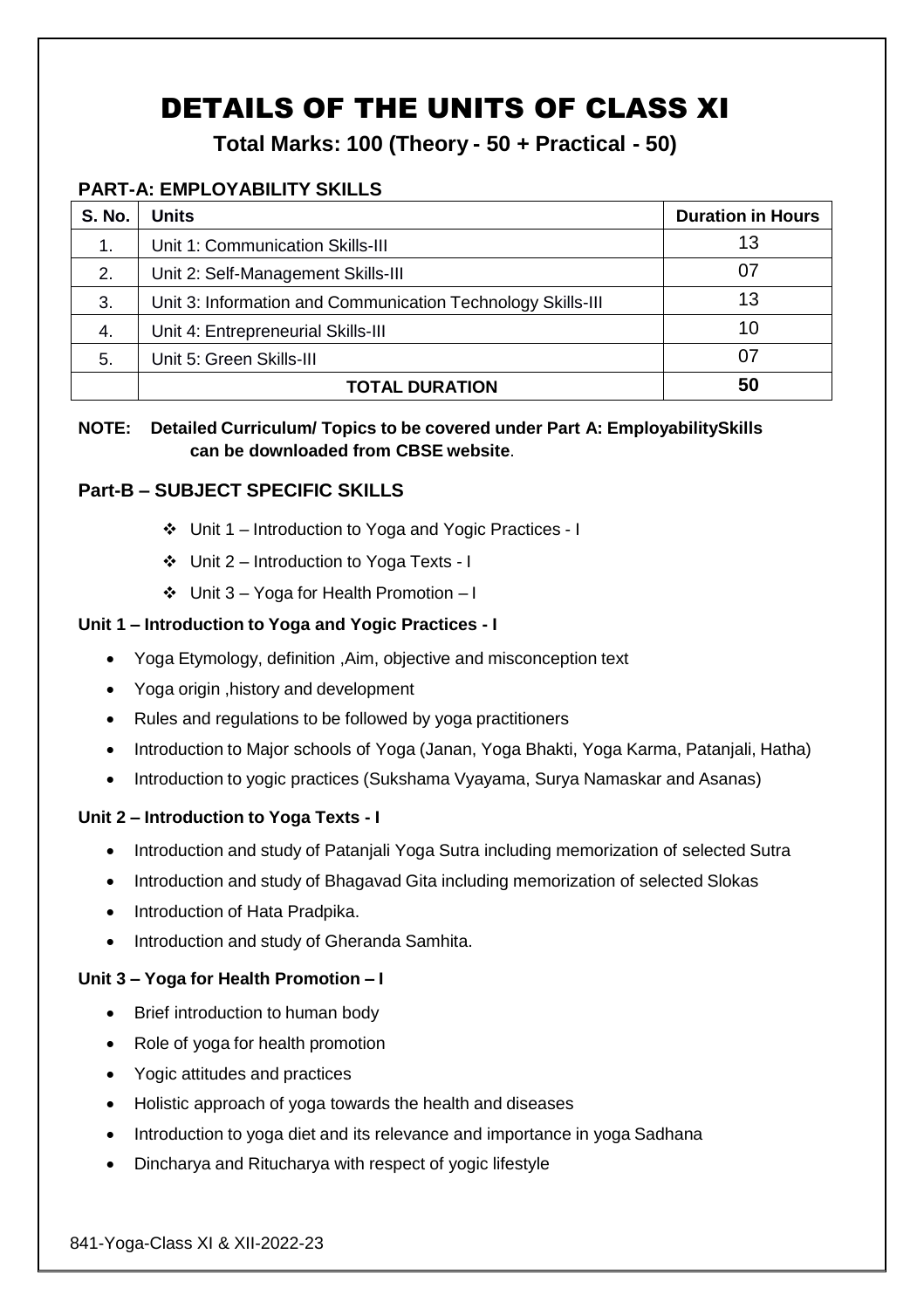## PRACTICAL GUIDELINES FOR CLASS XI

#### **Assessment of performance:**

The two internal examiners, assigned for the conduct and assessment of Practical Examinations each in **Senior Secondary School Curriculum (Under NSQF).** Question for the viva examinations should be conducted by two internal examiners. Question to be more of General nature, project work or the curriculum. Investigatory Project especially those that show considerable amount of effort and originality, on the part of the student, should get suitable high marks, while project of a routine or stereotyped nature should only receive MEDIOCRE marks.

#### **Procedure for Record of Marks in the Practical answer-books:**

The examiner will indicate separately marks of practical examination on the title page of the answer-books under the following heads:-

#### **Project -10 marks**

Projects for the final practical is given below. Student may be assigned

#### **Viva based on Project -05 marks**

The teacher conducting the final practical examination may ask verbal questions related to the project, if any, done by the student. Alternatively, if no project has been assigned to the students, viva may be based on questions of practical nature from the field of subject as per the Curriculum

#### **Practical File -15 Marks**

Students to make a power point presentation / assignment / practical file / report. Instructor shall assign them any outlet to study the elements in Yoga.

Suggested list of Practical –

- 1. Practice of Sukshmavyayama
- 2. Practice of Surya Namaskar
- 3. Practice of Asanas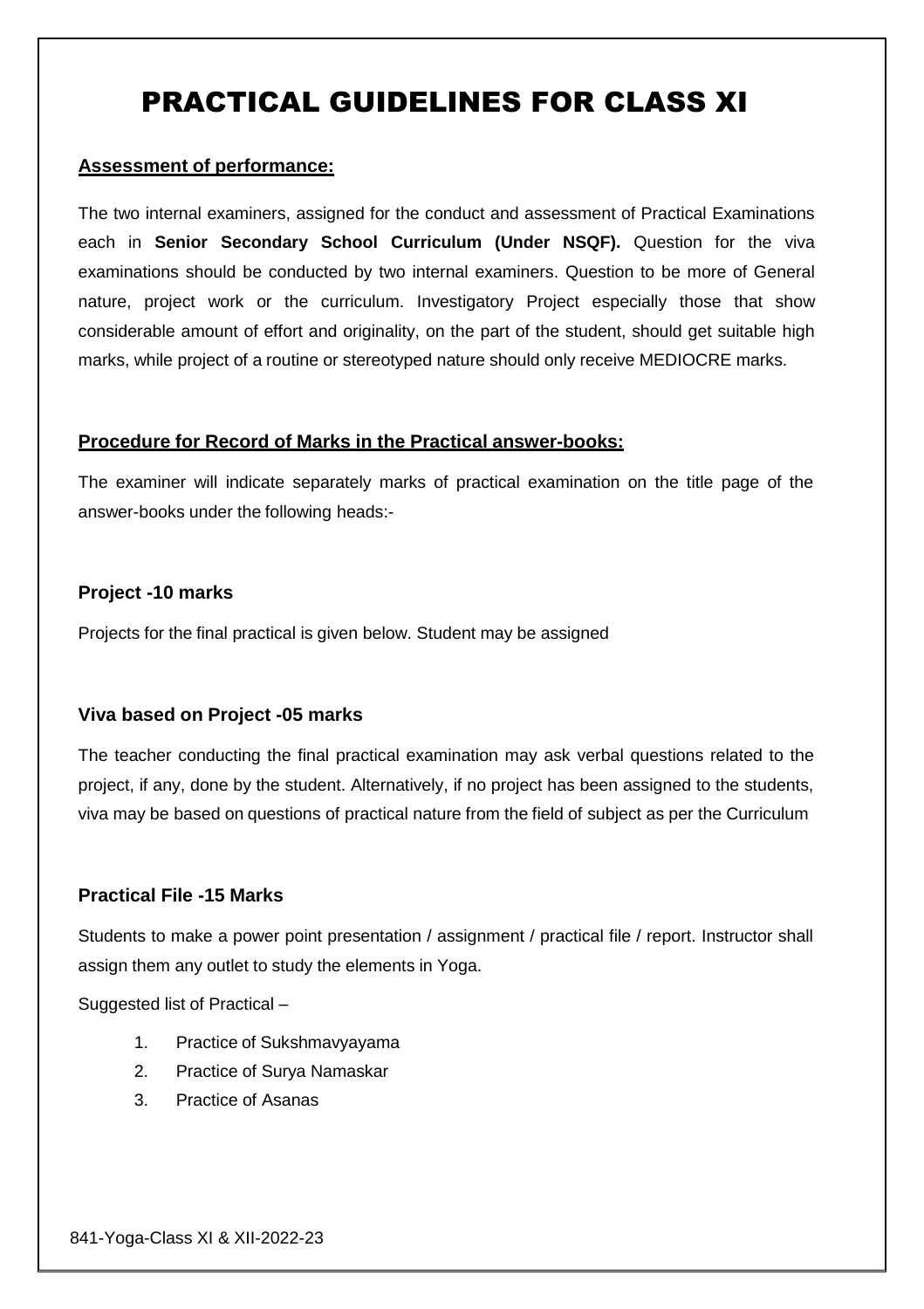- 4. Practice of Halasana
- 5. Practice of Pawanmuktasana
- 6. Practice of Bhujangasana
- 7. Practice of Shalabhasana
- 8. Practice of Gomukhasana
- 9. Practice of Vakrasana
- 10. Practice of Ustrasana
- 11. Practice of Mandukasana
- 12. Practice of Sasankasana
- 13. Practice of Janusirasana
- 14. Practice of Virkshasana
- 15. Practice of Padhastasana
- 16. Practice of Nadi Shudhi
- 17. Practice of Dhyana Mudra
- 18. Meditation
- 19. Project on Patanjali Yoga Sutras
- 20. Yoga effect on Human Body
- 21. Steps of Sithaili Pranayama
- 22. Steps of Ujjayai Pranayam
- 23. Steps of Paschimottansana
- 24. Conducting Yoga project on common diseases Yoga sessions on suryanamaskar
- 25. Asanas board
- 26. Yoga for Weight loss
- 27. Improved Posture. Let's face it, all of us have slouched at some time or another Increased.
- 28. Flexibility of body through Yoga.
- 29. Practical Asana, Pranayama, Meditation, Mudras and Bandha

#### **Demonstration of skill competency in Lab Activities -20 marks**

#### **Guidelines for Project Preparation:**

The final project work should encompass chapters on:

- a) Introduction,
- b) Identification of core and advance issues,
- c) Learning and understanding and
- d) Observation during the project period.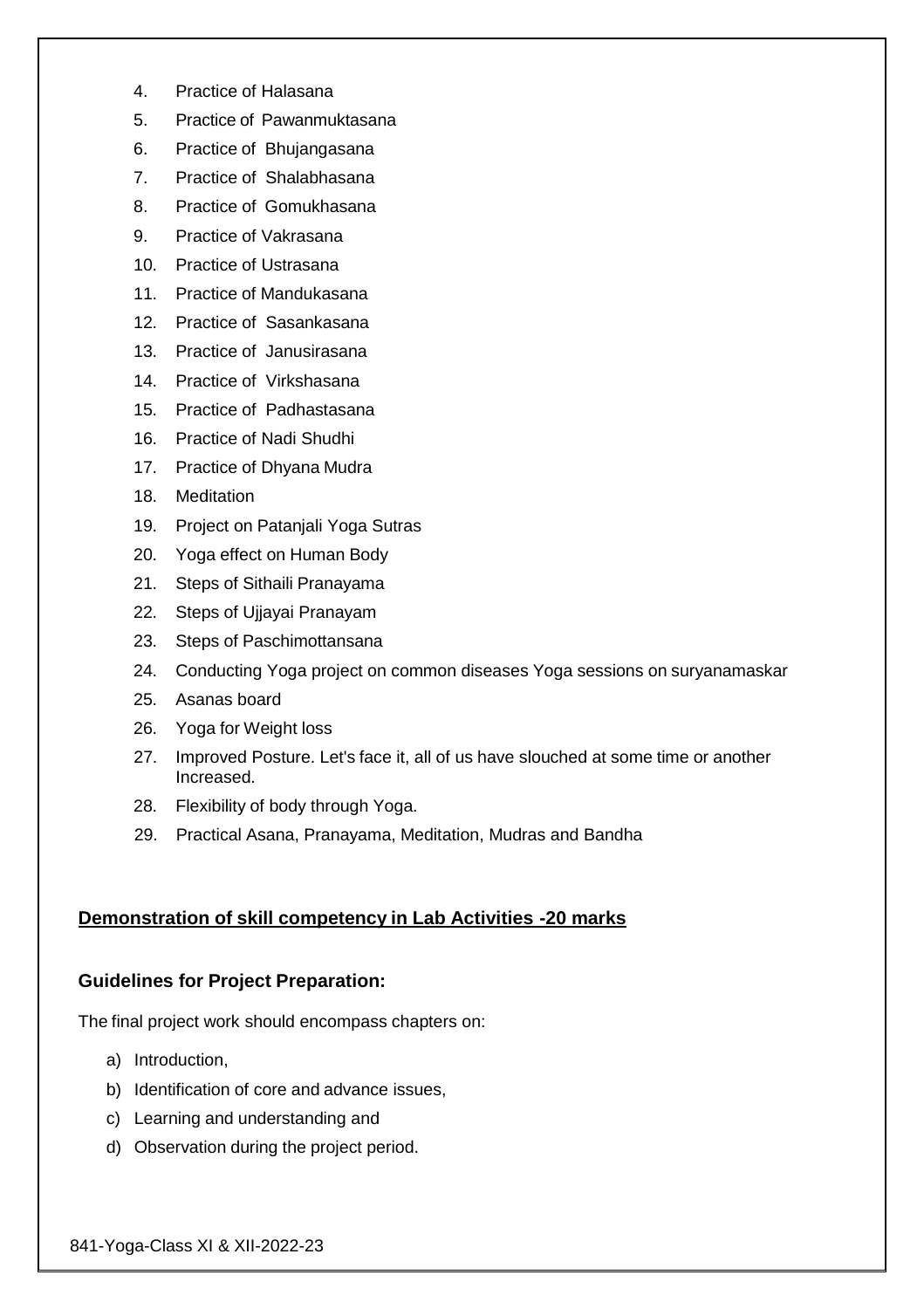# YOGA (SUBJECT CODE - 841) CLASS – XII (SESSION 2022-2023)

**Total Marks: 100 (Theory - 50 + Practical - 50)**

|          | <b>UNITS</b>                                              | <b>NO. OF HOURS</b><br>for Theory and<br><b>Practical</b> | <b>MAX. MARKS</b><br>for Theory and<br><b>Practical</b> |
|----------|-----------------------------------------------------------|-----------------------------------------------------------|---------------------------------------------------------|
|          | <b>Employability Skills</b>                               |                                                           |                                                         |
|          | Unit 1: Communication Skills-IV*                          | 13                                                        |                                                         |
|          | Unit 2: Self-Management Skills-IV                         | 07                                                        | 3                                                       |
| Part A   | Unit 3: ICT Skills-IV                                     | 13                                                        | 3                                                       |
|          | Unit 4: Entrepreneurial Skills-IV                         | 10                                                        | 4                                                       |
|          | Unit 5: Green Skills-IV*                                  | 07                                                        |                                                         |
|          | <b>Total</b>                                              | 50                                                        | 10                                                      |
|          | <b>Subject Specific Skills</b>                            |                                                           |                                                         |
| <u>ന</u> | Unit 1 - Introduction to Yoga and Yogic<br>Practices - II | 25                                                        | 12                                                      |
| Part     | Unit 2 - Introduction to Yoga Texts - II                  | 40                                                        | 12                                                      |
|          | Unit 3 - Yoga for Health Promotion - II                   | 40                                                        | 16                                                      |
|          | <b>Total</b>                                              | 105                                                       | 40                                                      |
|          | <b>Practical Work</b>                                     |                                                           |                                                         |
|          | Project                                                   |                                                           | 10                                                      |
| Part C   | Viva                                                      |                                                           | 05                                                      |
|          | <b>Practical File</b>                                     |                                                           | 15                                                      |
|          | Demonstration of skill competency<br>viaLab Activities    | 105                                                       | 20                                                      |
|          | <b>Total</b>                                              | 105                                                       | 50                                                      |
|          | <b>GRAND TOTAL</b>                                        | 260                                                       | 100                                                     |

**Note: \* marked units are to be assessed through Internal Assessment/ Student Activities. They are not to be assessed in Theory Exams**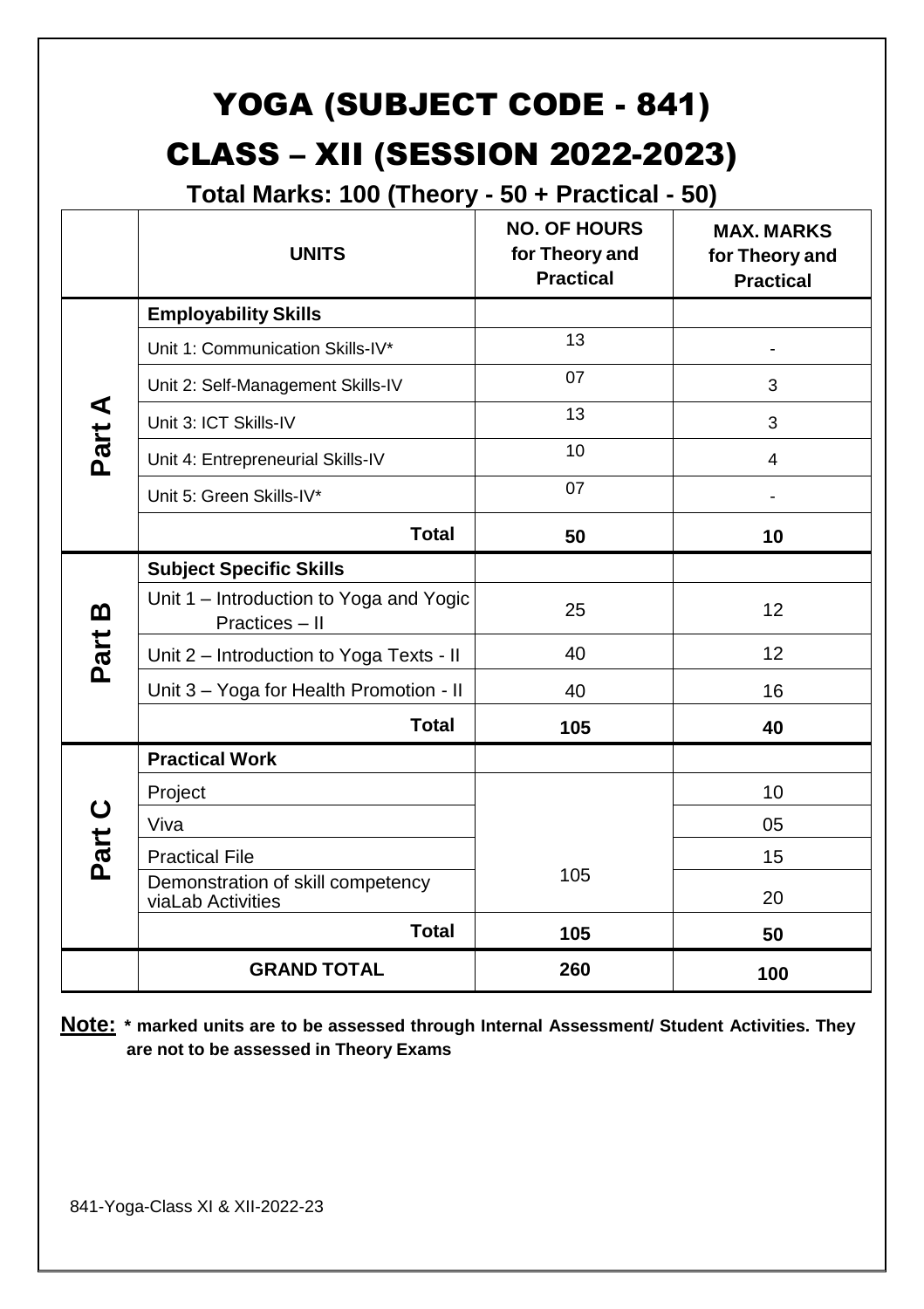## DETAIL OF THE UNITS OF CLASS XII

**Total Marks: 100 (Theory - 50 + Practical - 50)**

## **PART-A: EMPLOYABILITY SKILLS**

| <b>S. No.</b> | <b>Units</b>                                               | <b>Duration (in Hours)</b> |
|---------------|------------------------------------------------------------|----------------------------|
|               | Unit 1: Communication Skills- IV*                          | 13                         |
| 2.            | Unit 2: Self-management Skills- IV                         | 07                         |
| 3.            | Unit 3: Information and Communication Technology Skills-IV | 13                         |
| 4.            | Unit 4: Entrepreneurial Skills- IV                         | 10                         |
| 5.            | Unit 5: Green Skills- IV*                                  | 07                         |
|               | <b>TOTAL DURATION</b>                                      | 50                         |

**Note: \* marked units are to be assessed through Internal Assessment/ Student Activities. Theyare not to be assessed in Theory Exams**

**The detailed curriculum/ topics to be covered under Part A: Employability Skillscan be downloaded from CBSE website**

## **PART-B – SUBJECT SPECIFIC SKILLS**

- Unit 1 Introduction to Yoga and Yogic Practices II
- Unit 2 Introduction to Yoga Texts II
- $\div$  Unit 3 Yoga for Health Promotion II

## **UNIT 1 – INTRODUCTION TO YOGA AND YOGIC PRACTICES – II**

- Shatkarma meaning, purpose and their significance in yoga sadhana
- Yogasana meaning, principal and their health benefit.
- Introduction to Pranayama and Dhyana and their health benefits
- Identify career opportunities in Yoga

## **UNIT 2 – INTRODUCTION TO YOGA TEXTS - II**

- Concepts of Aahara (Diet) according yogic text.
- Significance of Hath Yoga practices in Health promotion.
- Concept of mental health well-being according to patanjali Yoga
- Yogic practice of Patanjali yoga: Bahiranga and Antranga Yoga
- Concept of healthy living style in Bhagavad Gita
- Importance of subjective experience in daily yoga practice

## **UNIT 3 – YOGA FOR HEALTH PROMOTION - II**

- Introduction to first aid and CPR
- Yogic management of stress and its consequences
- Yogic prevention of common diseases
- Yoga and personality development 841-Yoga-Class XI & XII-2022-23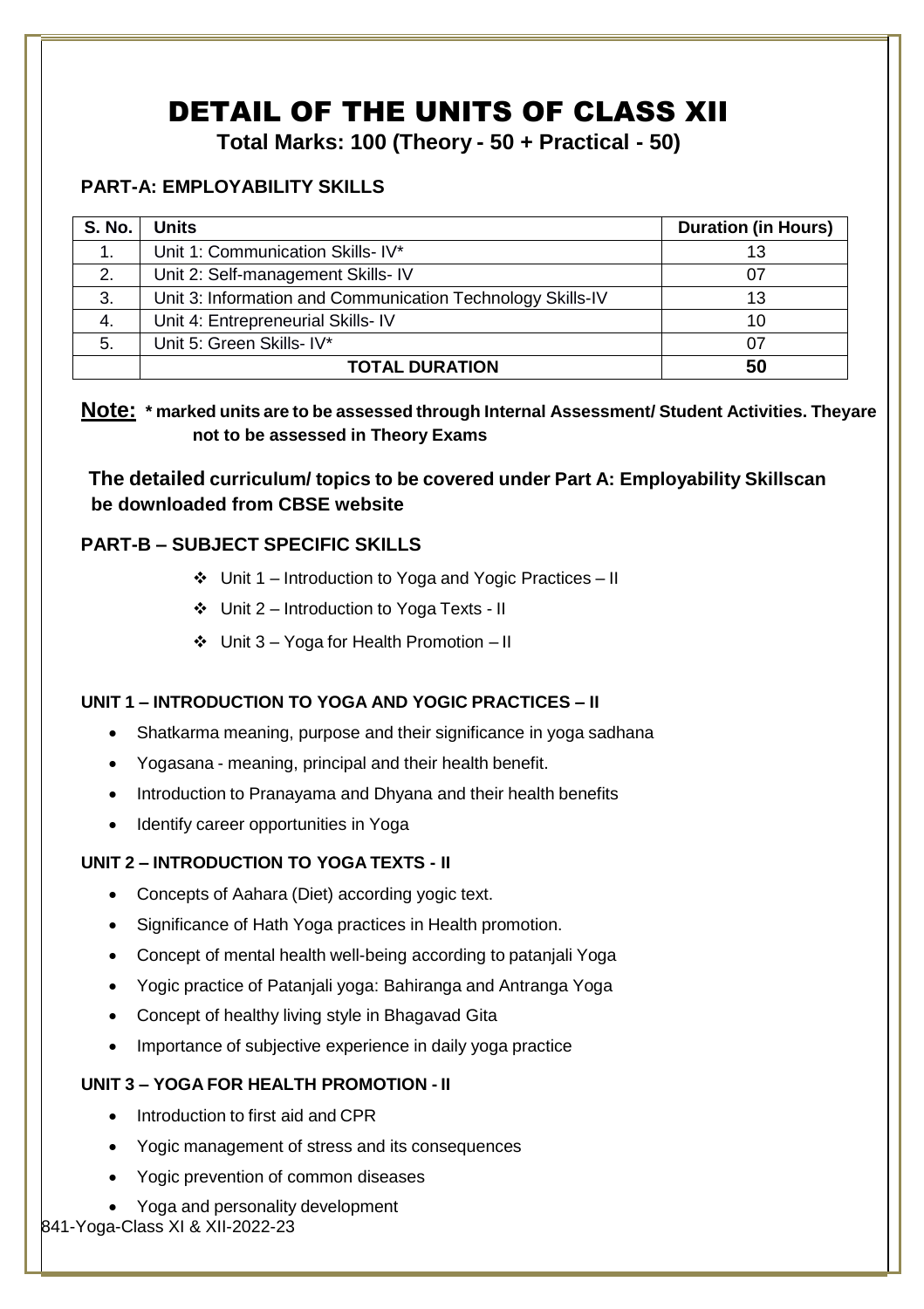## **PRACTICAL GUIDELINES FOR CLASS XII**

#### **Assessment of performance:**

The two internal examiners, assigned for the conduct and assessment of Practical Examinations each in **Senior Secondary School Curriculum (Under NSQF).** Question for the viva examinations should be conducted by two examiners (one internal and one external). Question to be more of General nature, project work or the curriculum. Investigatory Project especially those that show considerable amount of effort and originality, on the part of the student, should get suitable high marks, while project of a routine or stereotyped nature should only receive MEDIOCRE marks.

#### **Procedure for Record of Marks in the Practical answer-books:**

The examiner will indicate separately marks of practical examination on the title page of the answer-books under the following heads:-

## **Project – 10 marks**

Projects for the final practical is given below. Student may be assigned

#### **Viva based on Project - 05 marks**

The teacher conducting the final practical examination may ask verbal questions related to the project, if any, done by the student. Alternatively, if no project has been assigned to the students, viva may be based on questions of practical nature from the field of subject as per the Curriculum

#### **Practical File - 15 Marks**

Students to make a power point presentation / assignment / practical file / report. Instructor shall assign them any outlet to study the elements in Yoga.

841-Yoga-Class XI & XII-2022-23